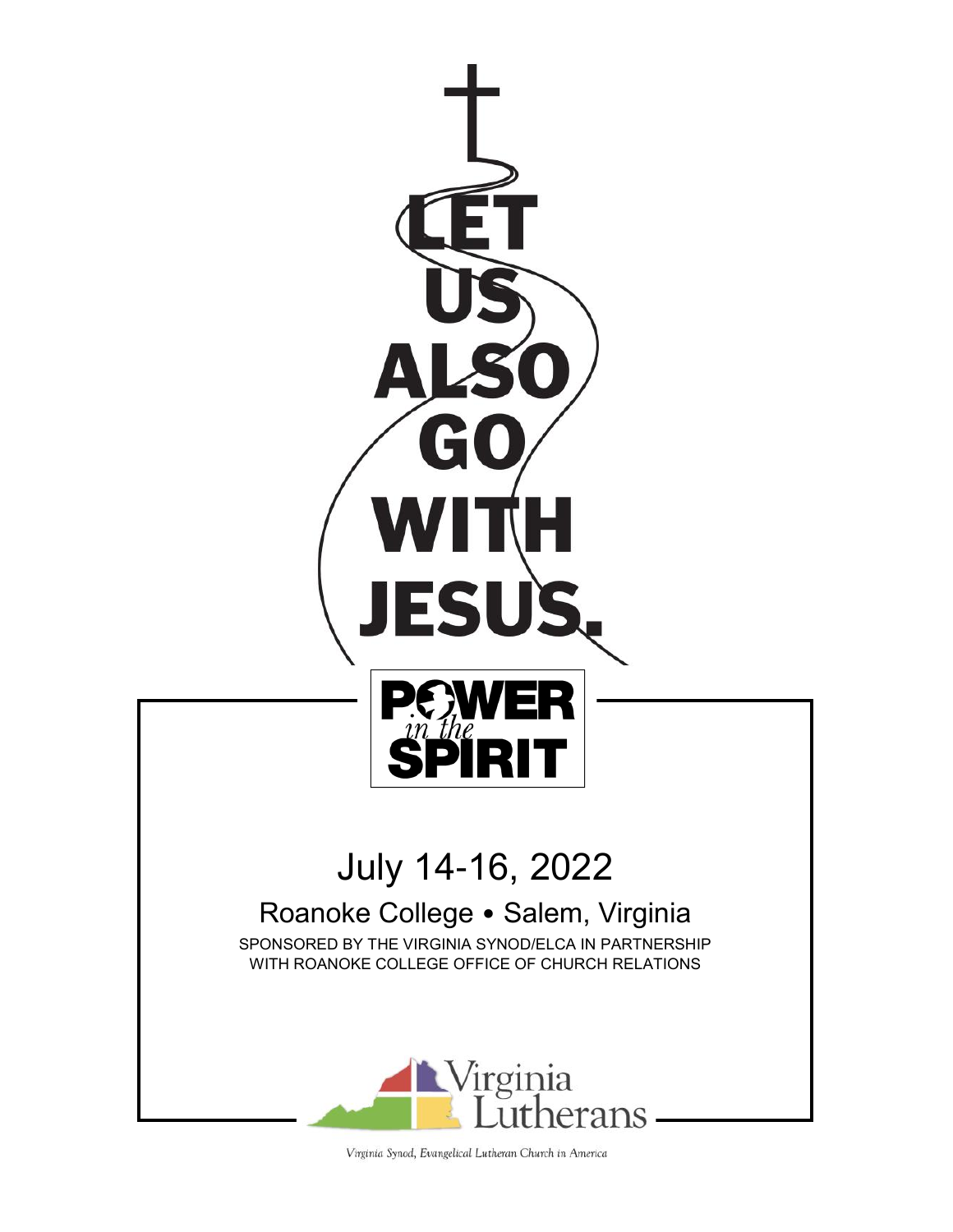



#### Thursday, July 14

| $11:00AM - 1:30PM$ |        | <b>Registration in Colket Center</b>        |
|--------------------|--------|---------------------------------------------|
| 12:00PM - 1:00PM   |        | <b>Lunch in Colket Center</b>               |
|                    | 1:30PM | Gathering & Keynote Speaker in Olin Theater |
|                    | 3:30PM | <b>Break</b>                                |
|                    | 4:00PM | <b>Bible Study in Olin Theater</b>          |
|                    | 5:30PM | <b>Dinner in Colket Center</b>              |
|                    | 7:00PM | <b>Evening Prayer in Colket Center</b>      |
|                    | 8:30PM | Beer & Hymns                                |
|                    |        |                                             |

### Friday, July 15

| $7:15AM - 8:30AM$   | <b>Breakfast in Colket Center</b>                             |
|---------------------|---------------------------------------------------------------|
| 8:30AM              | Morning Worship in Meditation Chapel                          |
| 9:00AM              | <b>Bible Study in Olin Theater</b>                            |
| 10:00AM             | <b>Break</b>                                                  |
| $10:30AM - 11:45AM$ | <b>Concurrent Sessions A</b>                                  |
| $12:00PM - 1:00PM$  | Lunch in Colket Center                                        |
| $1:30PM - 2:45PM$   | <b>Concurrent Sessions B</b>                                  |
| 2:45PM              | <b>Break</b>                                                  |
| $3:15PM - 4:30PM$   | <b>Concurrent Sessions C</b>                                  |
| $5:00PM - 6:30PM$   | Dinner in Colket Center                                       |
| 7:00PM              | Festival Service of Holy Communion at College Lutheran Church |
| 8:30PM              | Reception at CLC—Sponsored by Roanoke College Office of       |
|                     | <b>Church Relations</b>                                       |
| 9:30PM              | Evening Prayer outside CLC                                    |
|                     |                                                               |

#### Saturday, July 16

| $7:15AM - 8:30AM$ | <b>Breakfast in Colket Center</b>          |
|-------------------|--------------------------------------------|
| 8:30AM            | Morning Worship in Meditation Chapel       |
| 9:00AM            | Keynote in Olin Theater                    |
| 10:00AM           | <b>Break</b>                               |
| 10:30AM           | Service Project & Thanksgiving for Service |
|                   |                                            |

#### We give thanks for our reception sponsor!

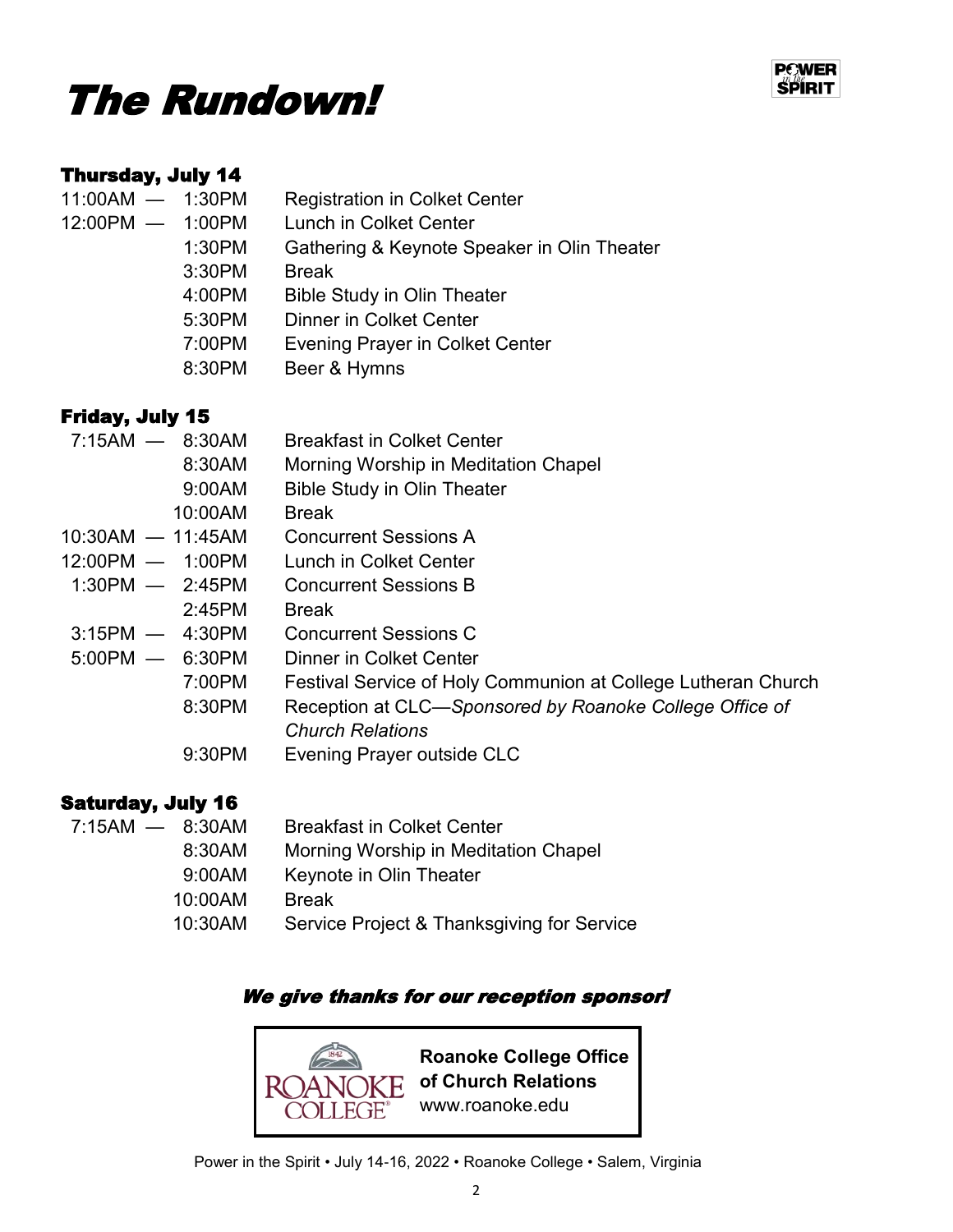## *Power in the Spirit*



*July 14 - 16, 2022 Roanoke College, Salem, VA*

*Thomas, who was called the Twin, said to his fellow disciples, "Let us also go, that we may die with him" (John 11:16).*

What does it mean to be a leader in the Church and a follower of Jesus? The words of Saint Thomas reveal a disciple whose faith in Jesus makes him willing to go where Jesus goes, even when danger and death are real possibilities. For Thomas, it's better to be unsafe with Jesus than to stay behind as Jesus heads into dangerous places. For the Church today, we just may be called to a similar faith that goes with Jesus—even into danger.

At **Power in the Spirit 2022** we'll explore these themes, and more!

Leading our way is **Beth Lewis**, keynote presenter and CEO emeritus of Augsburg Fortress, publishing house for the Evangelical Lutheran Church in America and now known as 1517 Media. Lewis led Augsburg Fortress through a challenging time, and has wisdom to share with the Church rooted in her expertise and experiences.

We are also pleased to welcome **The Rev. Dr. Rick Rouse**, ELCA pastor, former seminary professor, and author of the upcoming, *The World Is About to Turn: Mending a Nation's Broken Faith*. Rouse will serve as our Bible Study leader, guiding us through ways the scriptures proclaim the theology of the cross.

Finally, we warmly welcome back **George Donovan** to

lead our music! Director of Music for Bethel Lutheran Church, Winchester, Donovan is a longtime member of the Power in the Spirit team. In addition to assembling a band of musicians from near and far, he'll also lead our conference choir.

Come and learn! Come for fellowship! Come to serve your neighbor! Come to Power in the Spirit 2022!

**Power in the Spirit** is an inspirational conference for people of all ages who wish to explore God's call to service through joyous worship, Bible studies, keynote addresses, workshops, games, and fellowship. In addition, congregational leaders—teachers, organists and choir directors, choir members, committee or council members, family life consultants, deacons, pastors, and others—will find **Power in the Spirit** nurturing and challenging as they consider their mission and ministry.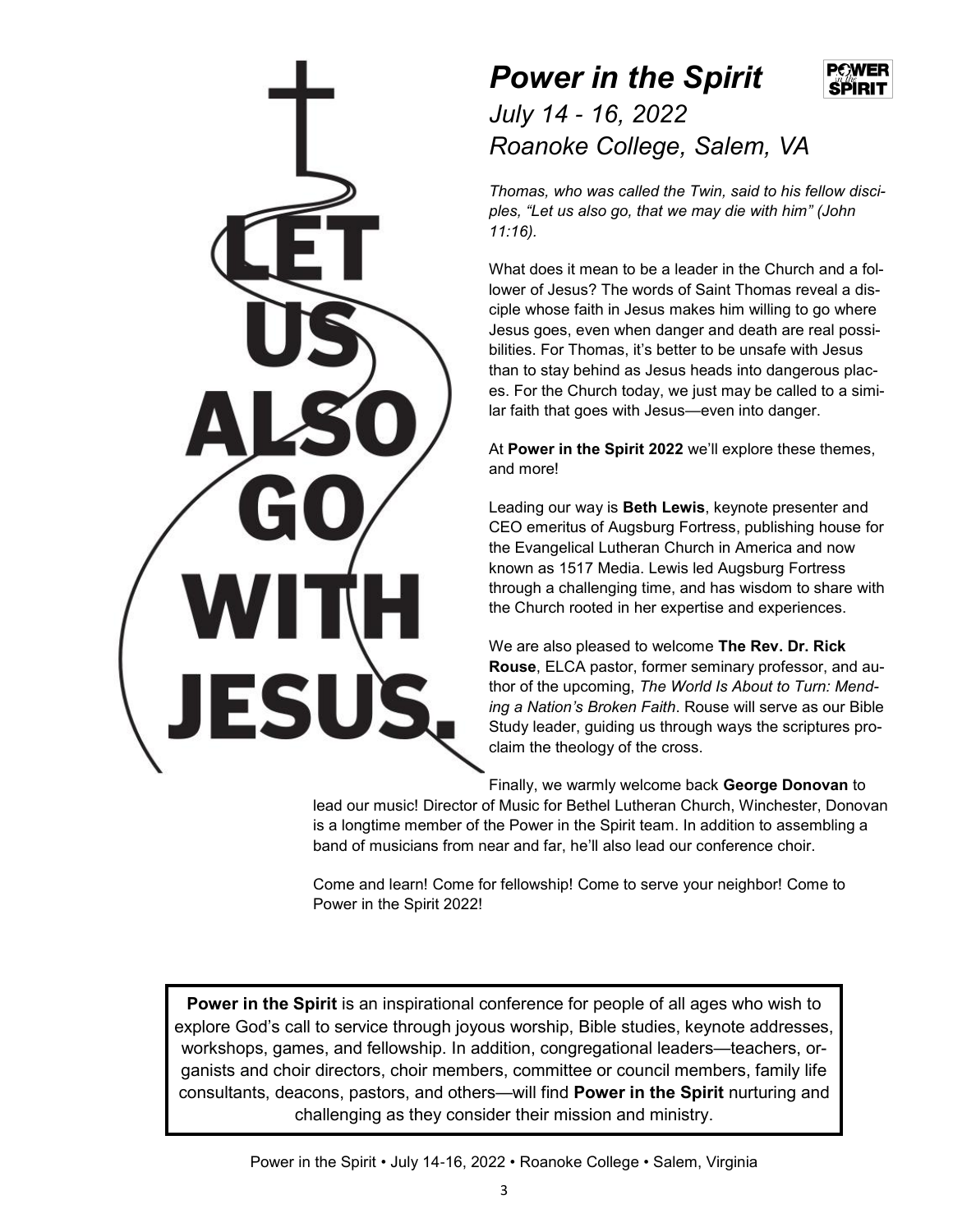

# Special Guests



The Keynote Speaker! Beth Lewis



The Bible Study Leader! Rev. Dr. Rick Rouse



Beth is a popular keynote speaker and teacher in Lutheran, ecumenical and corporate gatherings on a wide variety of topics to assist leaders in faithbased and secular organizations: from turnaround strategies for faith-based organizations to strategic thinking to effective use of technology for congregations.

**Rev. Dr. Richard W. Rouse** serves as a parish consultant working with ELCA congregations across the country in the areas of strategic planning, spiritual discernment, stewardship, and missional leadership. Formerly Executive Director of Church Relations and Continuing Theological Education at Pacific Lutheran University, he has also served as adjunct faculty at Luther Seminary and at the Lutheran Seminary Program of the Southwest. Rouse is a member of the Board of Directors for Pacific Lutheran Theological Seminary.

A certified Spiritual Director and ordained Lutheran pastor for 45 years, Pastor Rick has served congregations in Arizona, California, Oregon, and Washington. Rouse is the author of numerous publications including *Beyond Church Walls: Cultivating a Culture of Care; A Field Guide for the Missional Congregation; Go Make Disciples;* and *Fire of Grace: The Healing Power of Forgiveness.*



The Band! Led by George Donovan

**George Donovan** returns to lead music at Power in the Spirit! Director of Music at Bethel Lutheran Church, Winchester, George has been involved in Power in the Spirit since 2012 when our worship was led by the Bethel Worship Ensemble. George has led workshops, directed the conference choir, and serves on the planning team.

George's philosophy of worship has inspired congregations to move beyond worship labels and create solid music using the gifts of the assembly. Drawing from all styles and traditions, he aims to create music that uplifts community and draws all closer to Christ.

George grew up in Winchester but has served as a worship leader for various denominations in Florida, Pennsylvania, South Carolina and Virginia. He studied music at Southeastern University in Lakeland, Florida and Shenandoah University in Winchester.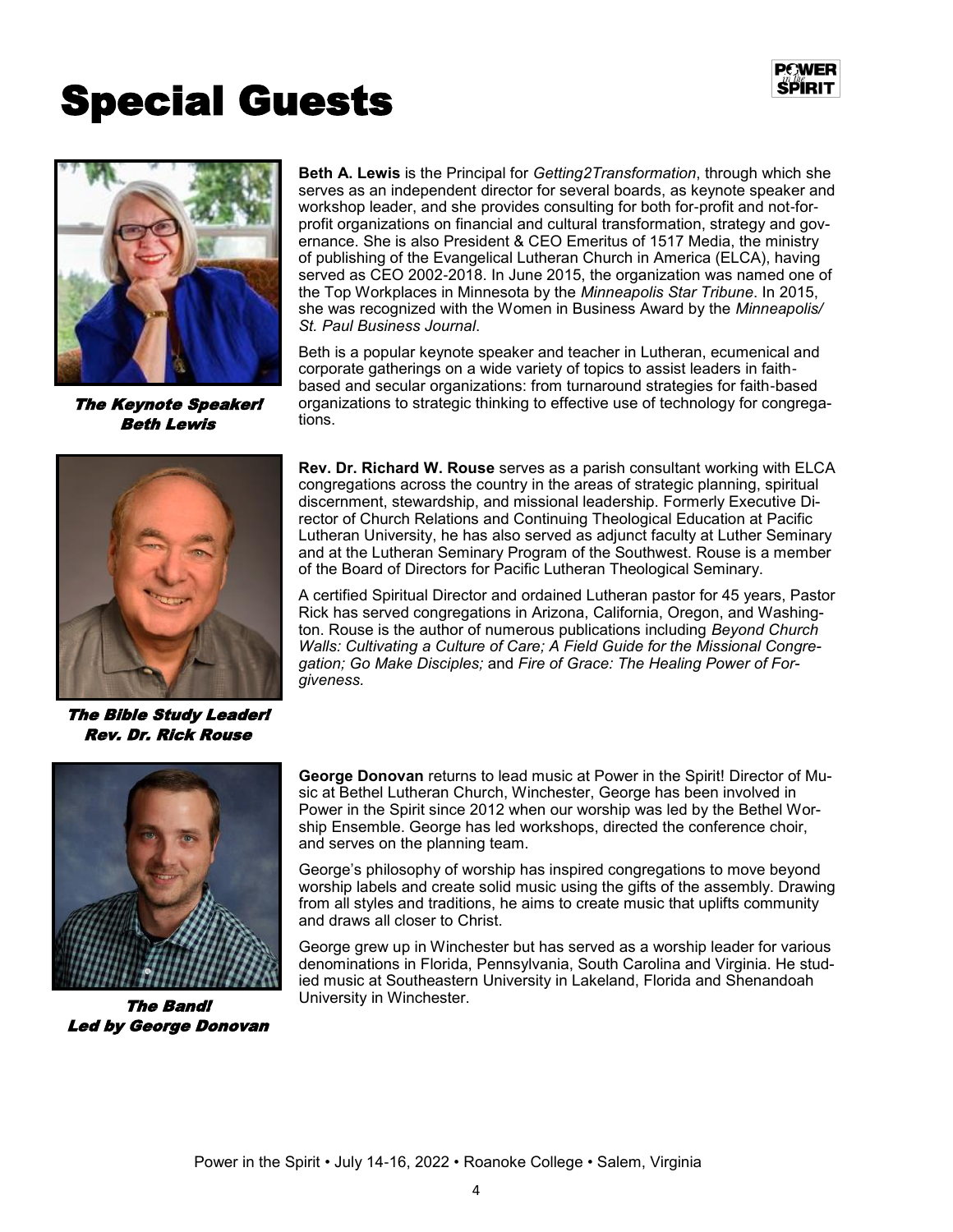# Kids Welcome!

**Power in the Spirit is an event for all ages!** Children are invited to attend with their parents or guardians, and children ages 3 to 10 have the choice to join in special activities just for them while their grownups attend keynote addresses and workshops. Older kids and teens can help with the younger children, or attend the rest of Power in the Spirit. Children and their grownups will be together for housing, worship, and meals. Contact Pastor David Drebes with questions at **pastordrebes@gmail.com** or (540) 389-4963.



## Service Project! Supporting Ministry with those Experiencing Homelessness

The Virginia Synod is a partner in an Ecumenical Worshiping Community in Fredericksburg called Micah Street Church to address the spiritual needs of those without permanent housing.

With the help of leaders from Micah Street Church, a mission project is being developed that will provide much needed supplies to this community and hopefully other ministries with those experiencing homelessness around the state.



On Saturday morning, you will be invited to join other participants at Power in the Spirit and the Synod Gathering to help pack items into kits which can be distributed as needed.

As we get closer to Power in the Spirit, details and particular items that may be needed will be shared with the Synod.

## Conference Choir Returns!

The Power in the Spirit Conference Choir, directed by George Donovan, will share messages in song for the Thursday evening and Saturday closing worship gatherings. All voice parts are needed, especially men. This is an excellent opportunity for singers, directors, and musicians from our Synod to join together and connect. The choir will practice outside of the workshop times. Rehearsal schedule will be announced at opening on Thursday afternoon. Won't you join us?! *Sign up as you register!*

#### The Little Free Library: "Take a Book, Share a Book."

We will have space available for you to share books that touch on matters of faith, and to pick up a book or two for yourself. This is a good way to get a new home for the books you have finished. And, you may find something new to read. Our Little Free Library will be for all ages, so think about picture books, novels, and non-fiction works that address matters of faith and spirituality. All books will be available to Power in the Spirit participants even if you don't bring a book to exchange.

Power in the Spirit • July 14-16, 2022 • Roanoke College • Salem, Virginia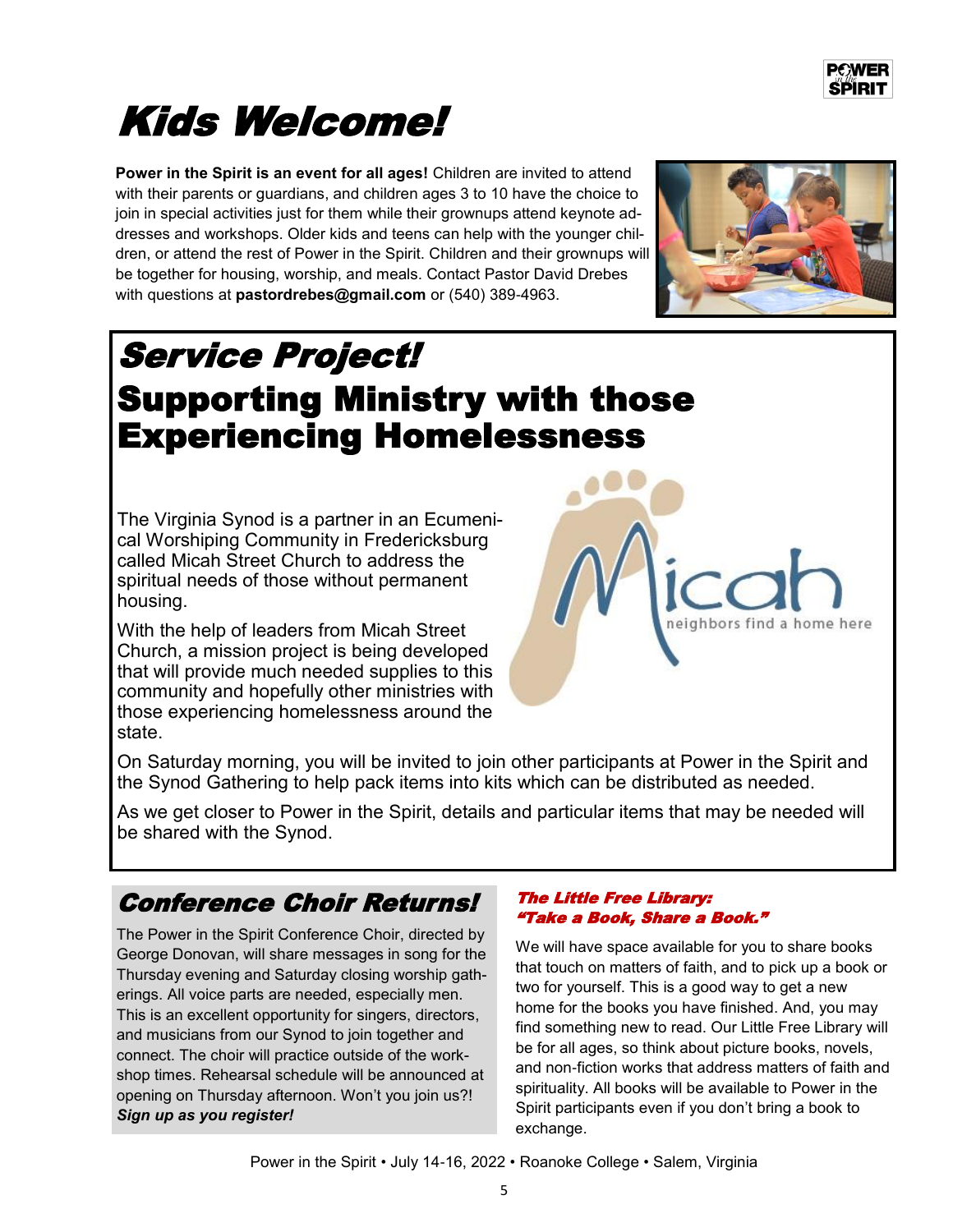#### □ A1 Best Practices for Church Councils & Boards (Offered Twice)

Having served on and chaired multiple Councils, Boards, etc. for both not-for-profit and for-profit organizations, Beth Lewis, President & CEO emeritus for 1517 Media, Chair of the Thrivent Federal Credit Union Board of Directors, and member of the Northwest Washington Synod Council, has become a student of the "best practices" that make these leadership groups a success. From identifying and selecting members with diverse experiences and perspectives to onboarding them to managing the group dynamics and critical work of this leadership team, you'll walk away from this workshop with valuable specific actions to incorporate into your church/synod council or board.

Beth Lewis, Getting2Transformation

#### □ A2 The Healing Power of Forgiveness

In this seminar, we explore the radical and transforming nature of God's grace. Now more than ever our world needs to hear a message of forgiveness and reconciliation. Pastor Rick Rouse shares a personal and moving story of how an arsonist and a Seattle area congregation were forever changed—using a short film about this incredible event, "Forgiveness: A Miracle of Love." Participants will explore the five stages of forgiveness that include: 1) denial, 2) anger, 3) bargaining, 4) depression, and 5) acceptance; and learn how to apply this process to their own lives and faith communities.

The Rev. Dr. Rick Rouse, ELCA Parish Consultant

#### □ A3 Unconscious Bias (Offered Twice)

How do we know what we do not know? Unconscious biases can impede healthy relationships within the Church. In this workshop, we will raise awareness so that we can better relate from diverse backgrounds.

The Rev. Heidi David-Young

& the Tapestry Team of the Virginia Synod, ELCA

#### □ A4 Know your Noah: A Lutheran Scientist Looks at the Story of Noah's Ark

If we "do the math," consider the sciences of anthropology, biology, geology, and meteorology, and examine some nautical engineering, there is much to learn about the time that God put all of creation in jeopardy. How well do you know the story of Noah and the global flood? What might have spawned its telling?

Dr. Bill Franz, Professor and Provost Emeritus, Randolph-Macon College

#### □ A5 Biblical Storytelling

Listen to stories and learn how you can become a Biblical Storyteller. Learn the methods used to tell stories by heart and how to use BST in your own congregation.

Judy Wilfong & Kathy Thompson, Muhlenberg Lutheran Church, Harrisonburg

#### □ A6 Baking Bread and Breaking Bread

We discuss bread and its many incarnations over the years in the church, followed with a demonstrations and opportunity to get your hands into the dough. Kid-friendly, and the bread we make will be served later in our worship.

Jennifer John, Christ Lutheran Church, Richmond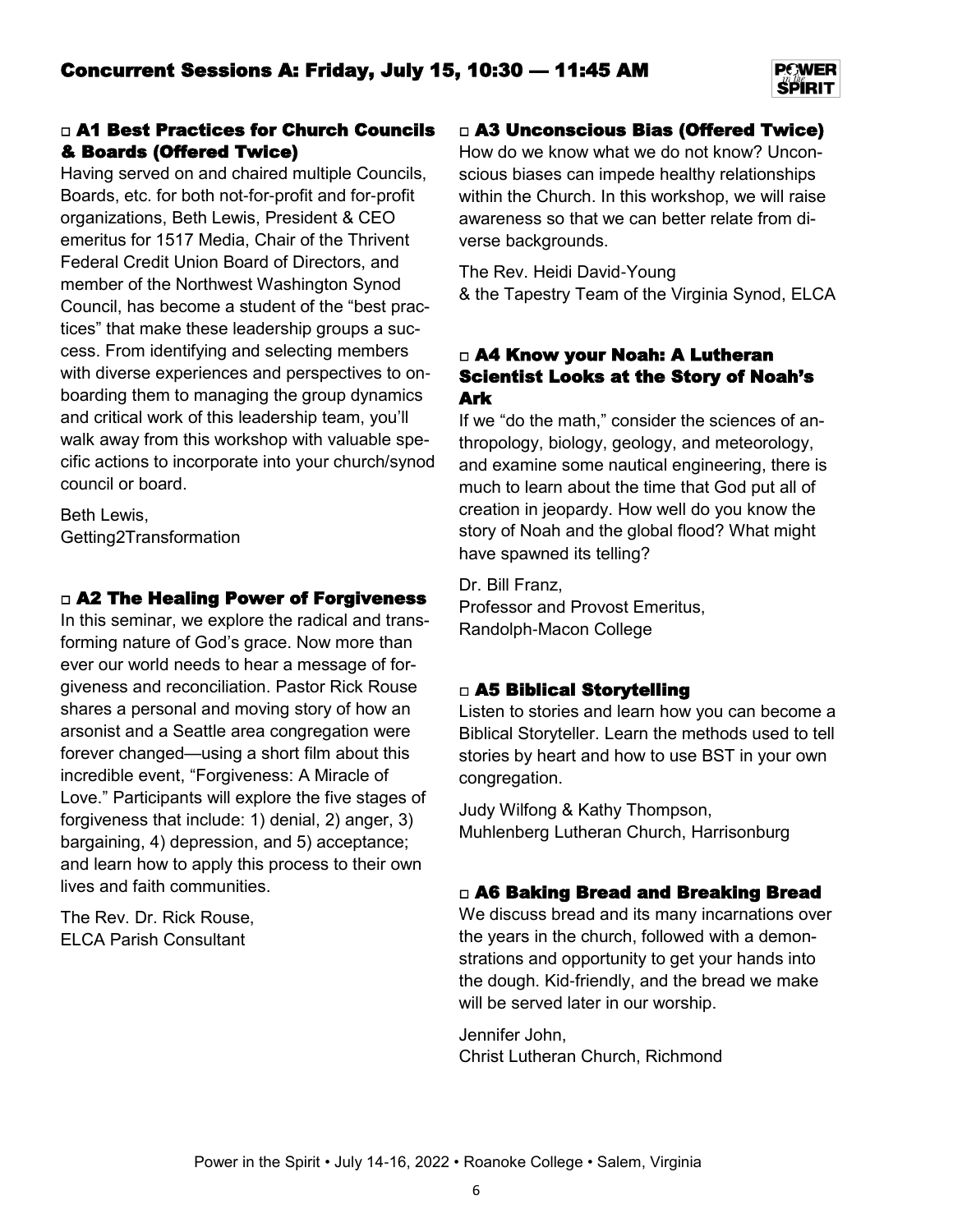#### □ B1 Best Practices for Church Councils & Boards (Offered Twice)

Having served on and chaired multiple Councils, Boards, etc. for both not-for-profit and for-profit organizations, Beth Lewis, President & CEO emeritus for 1517 Media, Chair of the Thrivent Federal Credit Union Board of Directors, and member of the Northwest Washington Synod Council, has become a student of the "best practices" that make these leadership groups a success. From identifying and selecting members with diverse experiences and perspectives to onboarding them to managing the group dynamics and critical work of this leadership team, you'll walk away from this workshop with valuable specific actions to incorporate into your church/synod council or board.

Beth Lewis, Getting2Transformation

#### □ B2 Supporting Immigrants and Refugees in Virginia

Mission partner enCircle helps support children and adults who have fled violence and poverty in their home countries and are coming to Virginia to start a better life. Learn more about enCircle's services for unaccompanied children and adults who are seeking asylum, as well as how we are working to provide culturally-sensitive support to those in our programs. Find out how you can help welcome new neighbors in your community.

EnCircle and the Rev. John Wertz Jr

#### □ B3 Unconscious Bias (Offered Twice)

How do we know what we do not know? Unconscious biases can impede healthy relationships within the Church. In this workshop, we will raise awareness so that we can better relate from diverse backgrounds.

The Rev. Heidi David-Young & the Tapestry Team of the Virginia Synod, ELCA

#### □ B4 The Sad Story of King Saul in 1 Samuel

The sad story of King Saul in 1 Samuel is liable to diverse and contradictory interpretations. Is it just a cut-and-paste job of pro-monarchical and antimonarchical perspectives? Is it a tragedy in which a fatal flaw in Saul foredoomed him? Is it a comedy in which an incompetent King Saul is replaced by an emergent hero, David? Or does a jealous God, whom the Israelites have rejected as their king, set up Saul for failure? Is Saul the anti-type of the New Testament Saul who became Paul the apostle? Take the time to read 1 Samuel in preparation!

The Rev. Dr. Paul R. Hinlicky, Tise Professor of Lutheran Studies, Roanoke College, and Docent, Evanjelicka Bohoslovecka Fakulta, Univerzita Komenskeho, Bratislava, Slovakia

#### □ B5 Shakespearean Love: What the Bard and the Bible Teach Us about Relationships and Romance

We will explore the connecting themes of Hamlet, Prince of Denmark, and the Gospel of Luke; The Taming of the Shrew and the Book of Ruth; and Much Ado About Nothing and As You Like It as compared respectively to the marriages of Jacob and the Book of Esther.

The Rev. Jeniffer Tillman, Apostles' Lutheran Church, Glocester

#### □ B6 Mental Health and Pandemic Stress

It's been more than two years of anxiety and stress related to the pandemic. In this workshop, we will learn to recognize and respond to mental health needs—both for others and for ourselves.

The Rev. Cynthia Long, ELCA Chaplain, Certified Grief Counselor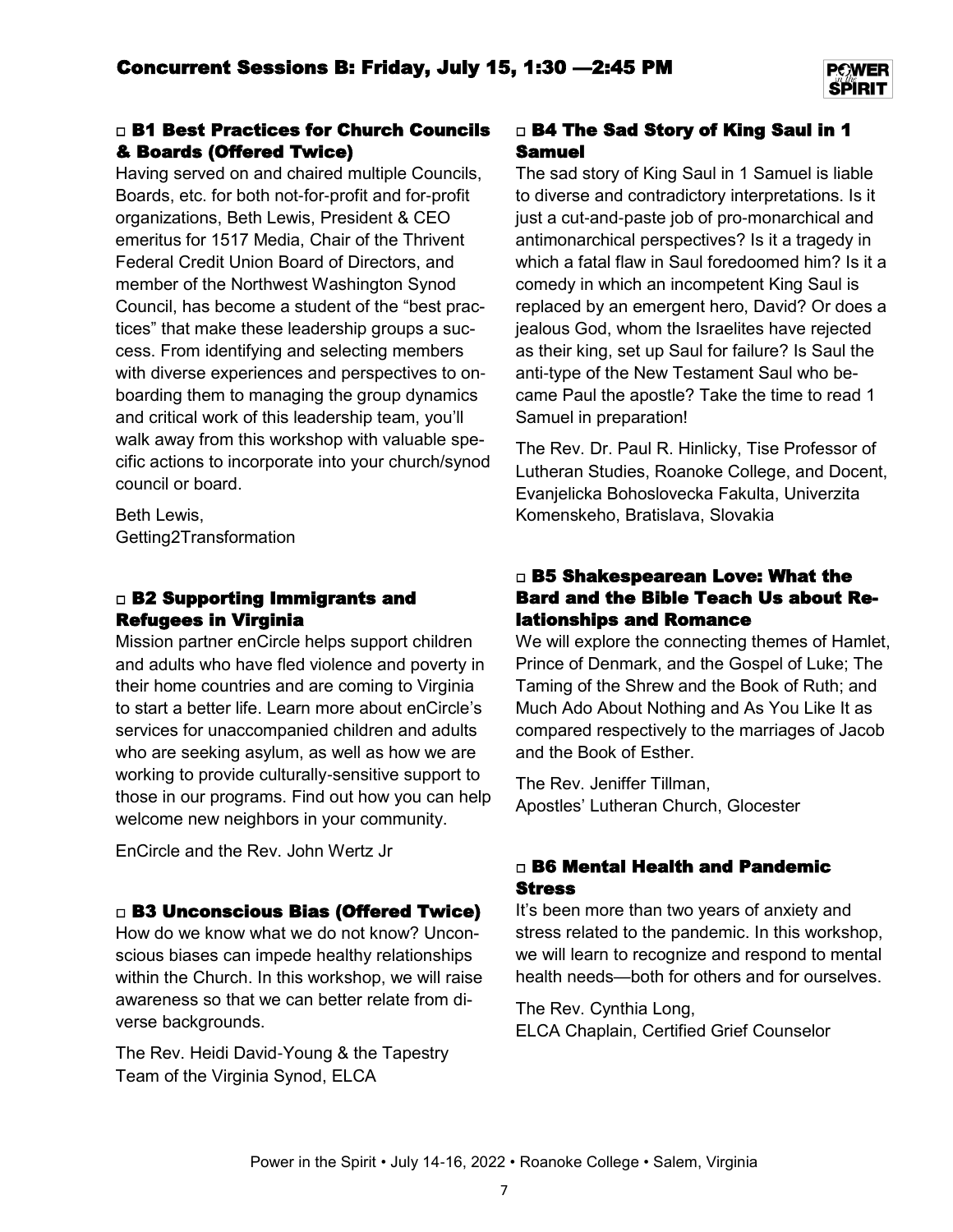

#### □ C1 Proclaiming Christ In the Midst of Crisis: Conversations with Our Bishop

Most of us at Power in the Spirit have a pew-orpulpit-eye view of the Church, but Bishop Bob Humphrey has a view from the Virginia Synod Office of the Bishop! Come and hear what challenges and triumphs he has seen in recent years. Enjoy a conversation with our Bishop!

The Rev. Bob Humphrey, Bishop of the Virginia Synod, ELCA

#### □ C2 Serving our Neighbors

Learn about ministries in our Synod that are making an impact by serving their neighbors.

The Rev. John Wertz, Jr., Assistant to the Bishop of the Virginia Synod, ELCA

#### □ C3 Women in the Gospel of John

The Gospel of John is filled with stories of Jesus' encounters with women – Mary, the Mother of Jesus; Martha of Bethany; the Samaritan woman at the well; Mary Magdalene; and many others. From these experiences we learn much about Jesus (Martha tells us he is "the Messiah, the Son of God"!) and much about how Jesus calls us all to follow, to witness, and to lead (Mary Magdalene is the first to proclaim: "I have seen the Lord!"). Let's join God's story of salvation, through the stories of Jesus and these amazing women.

The Rev. Kelly Bayer Derrick, Assistant to the Bishop of the Virginia Synod

#### □ C4 All Creation Sings

Workshop participants will be introduced to the new hymnal supplement *All Creation Sings* and will have the opportunity to sing a sample of some of the best new hymns that are included. Whether you are a pastor, a musician, or a pew sitter, you'll benefit from learning how to incorporate these hymns into the worship life of your congregation.

Nancy Delaney, Christ Lutheran Church, Roanoke

#### □ C5 Roanoke College Walking Tour

See the beautiful campus of Roanoke College, and learn some of its history! If you require mobility assistance, please contact Pastor David Drebes, Power in the Spirit coordinator, at pastordrebes@gmail.com.

Roanoke College Admissions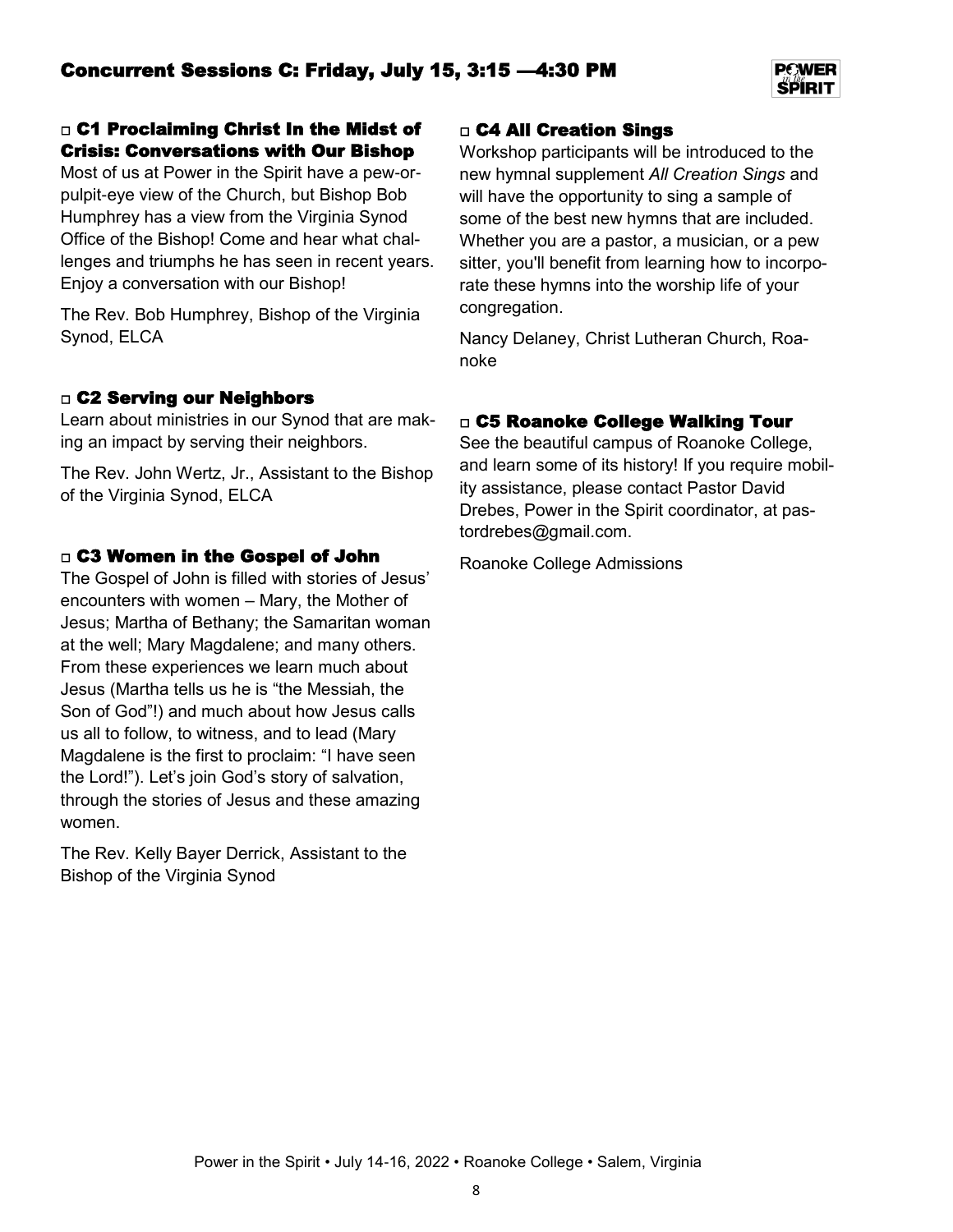

In conjunction with Power in the Spirit, the Virginia Synod looks **forward to gathering on July 15-16** to celebrate ministries of service from around the Virginia Synod, to gather together for worship, and to learn from one another. Here are a few helpful facts about the event to help you prepare.

**Everyone can attend.** Unlike an Assembly where the number of participants is limited, anyone in the Virginia Synod can attend the Synodical Gathering. Congregations are encouraged to send at least two leaders, but anyone who is interested can register.

When you register for Power in the Spirit, you are automatically registered for the Synodical Gathering. Since the Synodical Gathering will be happening in conjunction with Power in the Spirit and the schedules will overlap, everyone registered for Power in the Spirit will be registered for the Synodical Gathering.

## If you only want to attend the Synod Gathering and Celebration of Service, you can register at:

https://vasynod.org/event/virginia-synod-gathering-and-celebration-of-service/.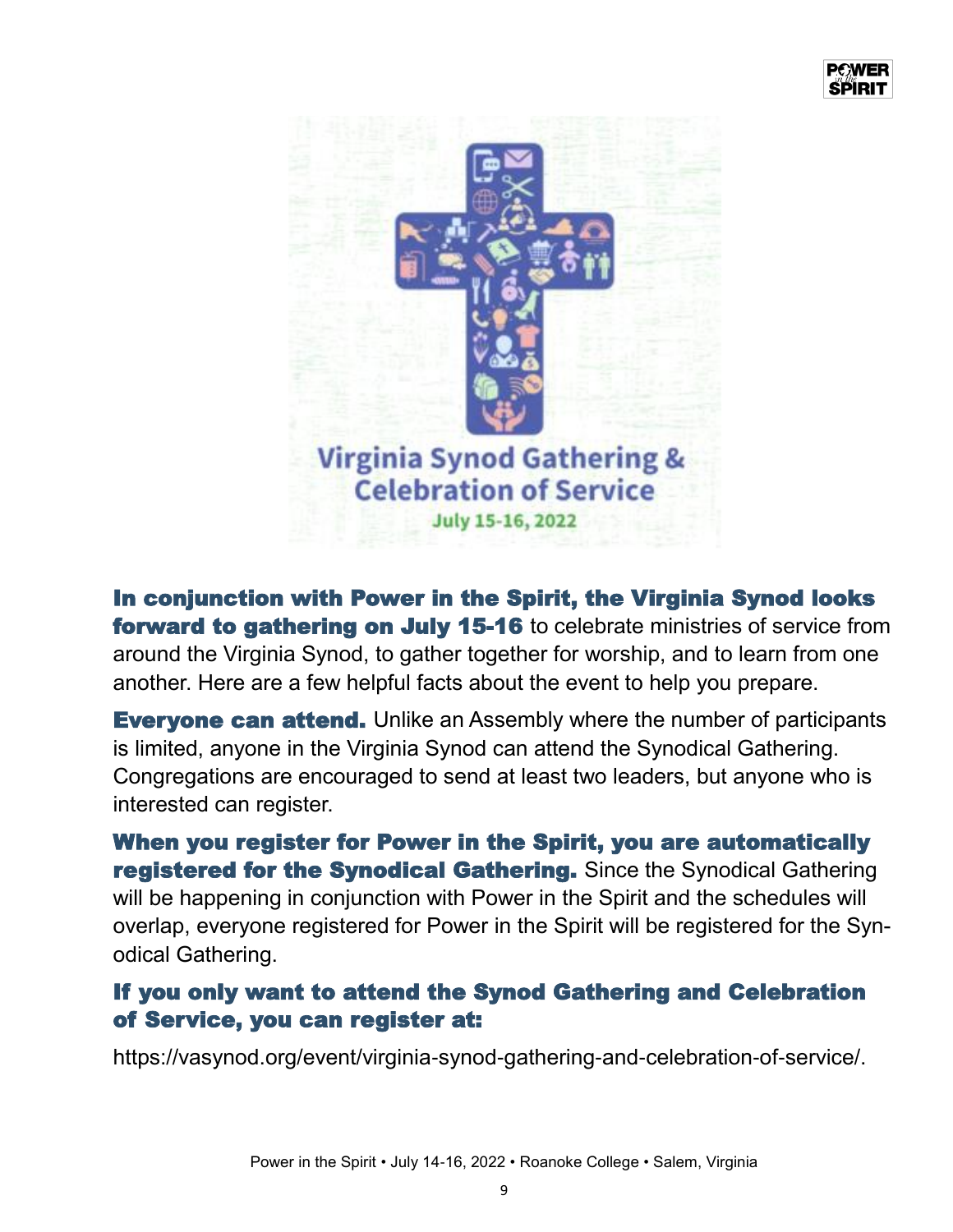# Other Information



#### Contact

For questions, contact **Pastor David Drebes** at **(540) 389-4963** or **pastordrebes@gmail.com**.You may also call the Virginia Synod Office at **(540) 389-1000.**  More information is available at **www.vasynod.org**.

#### Worship Planning

Special thanks to worship planners Pastor Michael Church, Pastor Paul Toelke, George Donovan, Cindy Henry, and Kitty Miller.

#### Meditation Chapel

Power in the Spirit provides a meditation chapel area dedicated to prayer and contemplation. Take time for prayer, reflection, and quiet. The meditation chapel will be available during workshop sessions and free times. Thanks to Janet & Gene Gomez for providing this ministry.

#### Golf Cart Transportation

The golf carts are back! They'll help you get around the campus. Thanks to Bob and Maribeth Ocock for organizing this service.

#### **Graphic Designs by: Mary Delaney**

#### Accommodations

Housing on campus will be handled as conveniently and as efficiently as possible. Construction continues, but every effort will be made to meet individual needs. Dormitories are often chilly, so pack accordingly. *Consider bringing your own pillow and an extra blanket for your comfort!*

For participants who choose to stay off-campus rather than in the Roanoke College dormitories, we provide the following information on local accommodations:

- Hampton Inn (I-81, Exit 137): (540) 389-2424
- Comfort Suites (I-81, Exit 137): (540) 389-7171
- Howard Johnson's (I-81, Exit 137): (540) 389- 7061
- Super 8 (I-81, Exit 137): (540) 389-0297
- Days Inn (I-81, Exit 141): (540) 986-1000
- Holiday Inn Express, Salem (I-81, Exit 141): (800) 345-8082
- La Quinta Inn (I-81, Exit 141): (540) 562-2717

#### Do you play an instrument?

This year, we offer new opportunities for involvement in music at Power in the Spirit with a goal of connecting musicians from around our synod.

**Join the worship band!** Instrumentalists who play at a high school level are invited to join the band for worship—winds, strings, brass, guitars, and more! Please contact George Donovan by **June 1st** if you would like to participate. Music will be provided in advance and rehearsal time will be coordinated.

**Beer & Hymns Pickup Band!** A fun fellowship opportunity is our Beer & Hymns gathering. We will sing a variety of hymns and songs. **There's no rehearsal**. There's no order. We just get together, sing random songs, and share Jesus in a unique way! Bring a guitar or other instrument and join us for this exciting gathering!

To sign up, or to ask questions, contact George Donovan at **george@bethelwinchester.com.**

### Get Your T-Shirts!

The 2022 Power in the Spirit shirt features this year's logo. See registration form for pricing and sizes. The shirts will be available for pickup upon your arrival.

(Photo not available for print deadline. Visit www.facebook.com/powerinthespirit and www.vasynod.org/power-in-the-spirit for the latest updates!)

Power in the Spirit • July 14-16, 2022 • Roanoke College • Salem, Virginia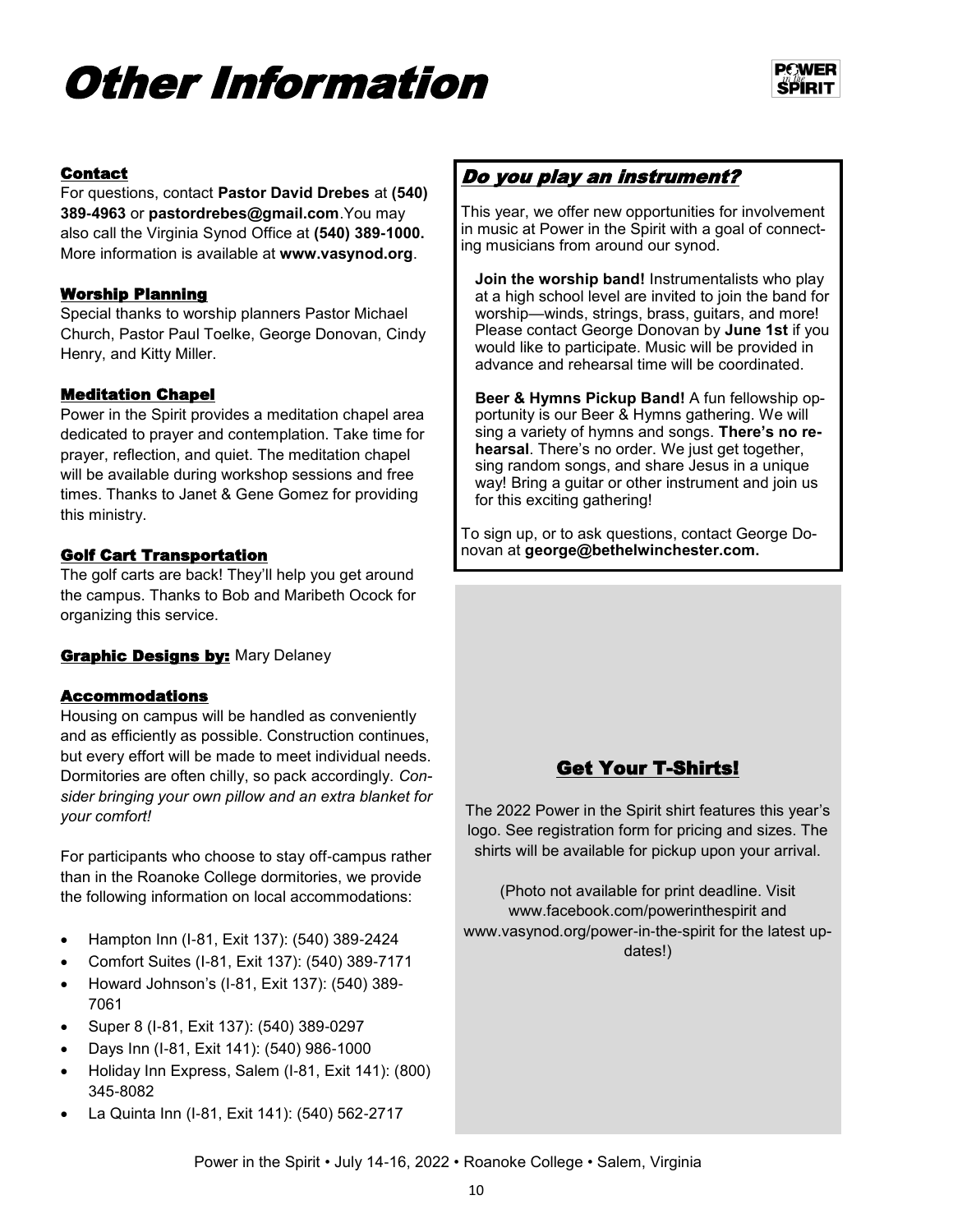## Registration—One Form Per Person

| $\Box$ I plan to sing in the Conference Choir: $\Box$ Soprano $\Box$ Alto $\Box$ Tenor $\Box$ Bass                                                                                                                                                                                                                                                                                                                                                                                                                                                                                                                                                                                                                                                                                                                                                                                                                                                                                              |                                                                                                                                                                                                                                                                                                                                                                                                                                                                                        |                                           |                                                                                                                                                                                                                                                                                                  |
|-------------------------------------------------------------------------------------------------------------------------------------------------------------------------------------------------------------------------------------------------------------------------------------------------------------------------------------------------------------------------------------------------------------------------------------------------------------------------------------------------------------------------------------------------------------------------------------------------------------------------------------------------------------------------------------------------------------------------------------------------------------------------------------------------------------------------------------------------------------------------------------------------------------------------------------------------------------------------------------------------|----------------------------------------------------------------------------------------------------------------------------------------------------------------------------------------------------------------------------------------------------------------------------------------------------------------------------------------------------------------------------------------------------------------------------------------------------------------------------------------|-------------------------------------------|--------------------------------------------------------------------------------------------------------------------------------------------------------------------------------------------------------------------------------------------------------------------------------------------------|
| □ I Require Special Assistance: University Assume Assistance: University Assistance: University Assistance: University Assistance: University Assistance: University Assistance: University Assistance: University Assistance                                                                                                                                                                                                                                                                                                                                                                                                                                                                                                                                                                                                                                                                                                                                                                   |                                                                                                                                                                                                                                                                                                                                                                                                                                                                                        |                                           |                                                                                                                                                                                                                                                                                                  |
|                                                                                                                                                                                                                                                                                                                                                                                                                                                                                                                                                                                                                                                                                                                                                                                                                                                                                                                                                                                                 |                                                                                                                                                                                                                                                                                                                                                                                                                                                                                        |                                           |                                                                                                                                                                                                                                                                                                  |
| Dormitory Accommodations: □ Single □ Double                                                                                                                                                                                                                                                                                                                                                                                                                                                                                                                                                                                                                                                                                                                                                                                                                                                                                                                                                     |                                                                                                                                                                                                                                                                                                                                                                                                                                                                                        |                                           |                                                                                                                                                                                                                                                                                                  |
|                                                                                                                                                                                                                                                                                                                                                                                                                                                                                                                                                                                                                                                                                                                                                                                                                                                                                                                                                                                                 |                                                                                                                                                                                                                                                                                                                                                                                                                                                                                        |                                           |                                                                                                                                                                                                                                                                                                  |
|                                                                                                                                                                                                                                                                                                                                                                                                                                                                                                                                                                                                                                                                                                                                                                                                                                                                                                                                                                                                 |                                                                                                                                                                                                                                                                                                                                                                                                                                                                                        |                                           |                                                                                                                                                                                                                                                                                                  |
| <b>Fees</b><br><b>Resident Package Prices</b><br>Includes registration, two nights lodging, two breakfasts, two lunches, two dinners<br>Power in the Spirit Adult Resident Package: \$255<br>Planning Team Adult Resident Package: \$105<br>Resident Scholarship Package (By Permission): \$25<br>Youth (11 to 17 years old) Resident Package: \$40<br>Child (3 to 10 years old) Resident Package: \$20<br><b>Commuter Package Prices</b><br>Includes registration, two lunches, two dinners<br>Power in the Spirit Adult Commuter Package: \$195<br>Planning Team Adult Commuter Package: \$45<br>Commuter Scholarship Package (By Permission): \$25<br>Youth (11 to 17 years old) Commuter Package: \$20<br>Child (3 to 10 years old) Commuter Package: \$10<br>Power in the Spirit T-Shirt: \$10 each<br>Child $\square$ S<br>$\square$ M<br>$\Box L$<br>$\Box$ XL<br>Adult $\Box$ S<br>$\square$ M<br>$\Box$ L<br>$\Box$ XL<br>$\square$ 2XL<br>Late Registration Fee (After July 1): +\$25 | $\frac{1}{2}$<br>$\frac{1}{2}$<br>$\frac{1}{2}$<br>$\begin{picture}(20,20) \put(0,0){\line(1,0){10}} \put(15,0){\line(1,0){10}} \put(15,0){\line(1,0){10}} \put(15,0){\line(1,0){10}} \put(15,0){\line(1,0){10}} \put(15,0){\line(1,0){10}} \put(15,0){\line(1,0){10}} \put(15,0){\line(1,0){10}} \put(15,0){\line(1,0){10}} \put(15,0){\line(1,0){10}} \put(15,0){\line(1,0){10}} \put(15,0){\line(1$<br>$\frac{1}{2}$<br>\$<br>\$<br>\$<br>\$<br>\$<br>\$<br>\$<br><b>Total</b><br>S | <b>Payment</b><br>the Spirit<br>PO Box 70 | $\Box$ Check payable to<br>Virginia Synod<br>□ Expenses Covered by<br>Virginia Synod<br><b>Complete Both Sides</b><br>of This Form and Mail<br>with Payment to:<br>Virginia Synod-Power in<br>Salem, VA 24153<br>*Remember, your registra-<br>tion is not complete until<br>payment is received. |

VISIT WWW.VASYNOD.ORG/POWER-IN-THE-SPIRIT/ TO REGISTER ONLINE!